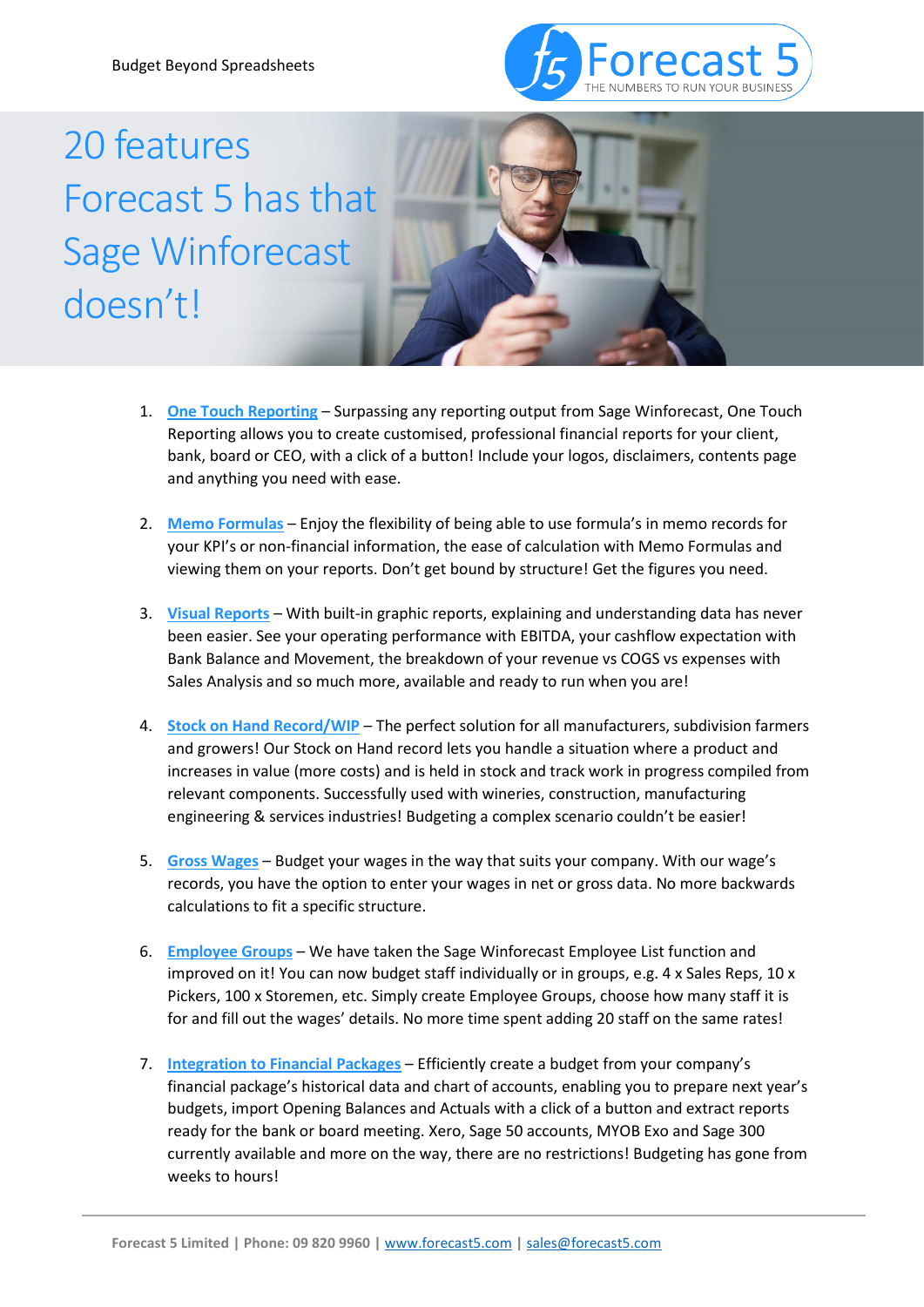

- 8. **Microsoft SQL Database** By using an SQL Database, your data storage and retention is more robust and reliable. Microsoft SQL has increased the opportunities for development of Forecast 5, such as allowing formatted access to the Forecast 5 data to build your own reports, reliable backup routines and more!
- 9. **Admin Pack** Add an extra layer of security to your forecasts. With the Admin Pack, you have the ability to control the status of a forecast, group users into defined departments and permit or deny group to view certain forecasts. Keep your forecasts as you expect them with the Forecast 5 Admin Pack
- 10. **Support** We know you have heard this 1000 times, but Sage Winforecast is no longer support and is an obsolete product. It is not a matter of **IF** it will crash, it is a matter of **WHEN!!** With the latest windows and excel versions, Winforecast struggles to function! Don't make the mistake of waiting too long. Make the move to something with stability.
- 11. **Section Summary** This time-saving feature added to Forecast 5 that allows you to get a snapshot view of your Profit and Loss sections. Click on the section you want a summary for and the monthly figures of each record and their totals will display. If you notice anything to review a record, then double click the record name and quickly drill down to the record.
- 12. **Refresh All Hotlinks** For all our avid hotlink users. Have you been working on your spreadsheet that is hot linked to not just one, but four of your forecasts? No longer will you need to open each forecast and refresh the hotlink. Simply click the "Refresh Hotlink All" button from the New/Open screen for all the changes to push through.
- 13. **Report Preview** With our snapshot report preview, you can effortlessly get an overview of how your budget is looking! No need to move from tab to tab, simply click the forecast name from the Record Tree, click Show/Refresh and voila! Your Profit and Loss and Balance Sheet report previews are ready!
- 14. **Single Data Entry Screen** Unlike Sage Winforecast, Forecast 5 makes it easy for you to enter your data and switch through records as you need. With single screen data entry, the fewer clicks needed reduces the time spent, and lets you get your budgets done quicker!
- 15. **Microsoft Office Layout**  Forecast 5 has been designed with a familiar Microsoft Office look and feel, upgrading from the clunky, old Sage Winforecast layout. With year on year tabs, single data entry screen, visible option ribbons and an open work space, Forecast 5 makes it effortless moving around your budget. Your budget data is now easy to use and easy to see!
- 16. **Paste from Excel** While we still have hotlinking available, we have also introduced the ability to copy and paste from excel into your record! Simply copy the 12 months of data from excel, either horizontally or vertically, and right-click in the Set All box to paste! Its as easy as  $1 - 2 - 3!$